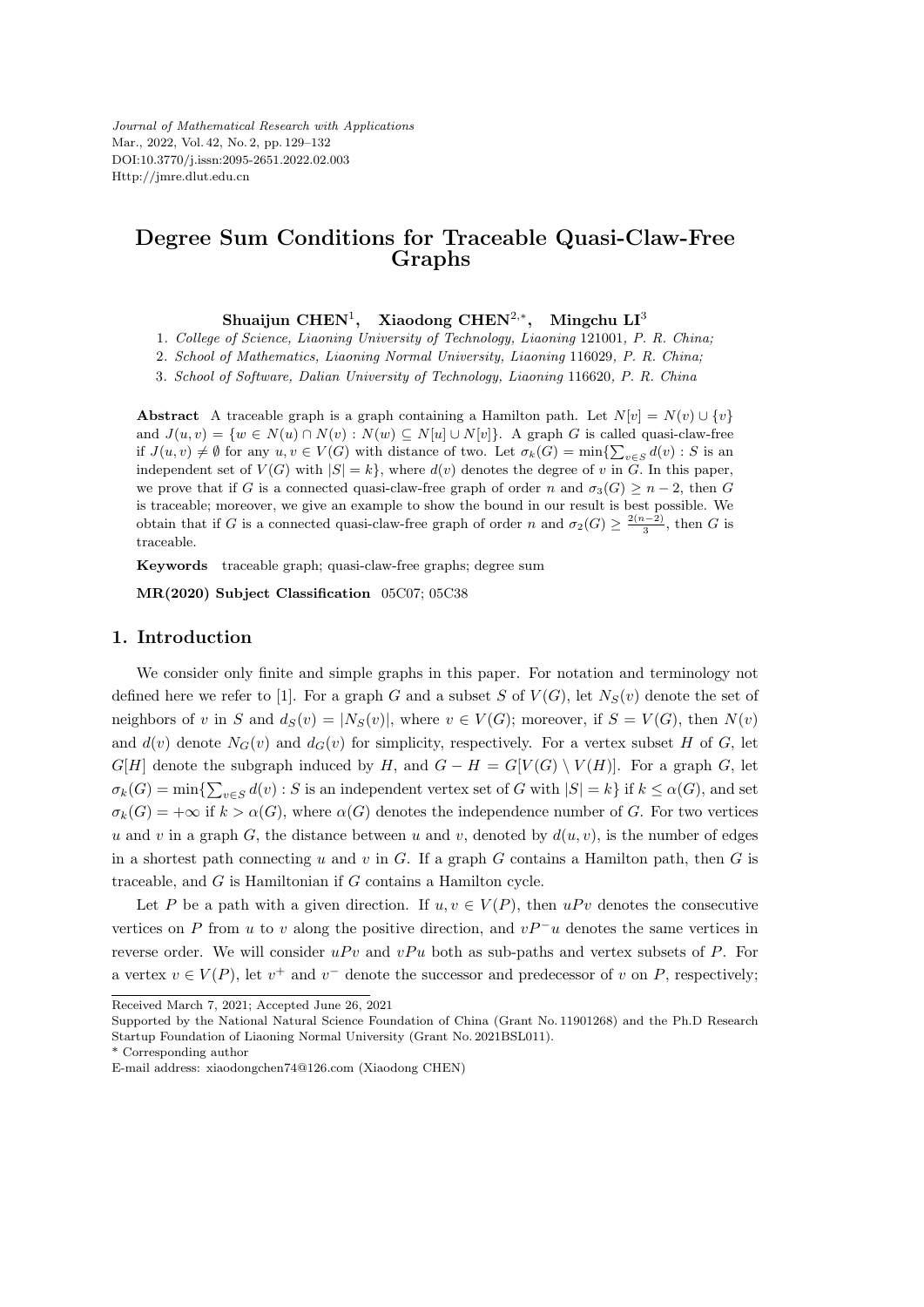similarly,  $v^{++}$  and  $v^{--}$  denote the successor and predecessor of  $v^+$  and  $v^-$  on *P*, respectively; moreover, we denote the set of successors and predecessors of all the neighbors of *v* on *P* by  $N^+(v)$  and  $N^-(v)$ , respectively. We also use analogous notation for a cycle *C*.

A claw-free or  $K_{1,3}$ -free graph is a graph without induced subgraphs isomorphic to  $K_{1,3}$ . For two vertices x and y, define  $J(x, y) = \{u : u \in N(x) \cap N(y), N(u) \subseteq N[x] \cup N[y]\}.$  A graph G is quasi-claw-free if  $J(u, v) \neq \emptyset$  for each pair of vertices  $u, v \in V(G)$  with  $d(u, v) = 2$ . Obviously, each claw-free graph is quasi-claw-free, but the converse is not true. Note that the graph in Figure 1 given in [2] is a quasi-claw-free graph but not claw-free.



Figure 1 A quasi-claw-free graph *G* with a claw  $G[v, v_1, v_2, v_3]$ 

Though, quasi-claw-free graphs are generalization of claw-free graphs, the two classes of graphs have a lot of analogous properties, especially on Hamiltonicity. As follows, we present some degree conditions on Hamiltonicity of claw-free graphs and quasi-claw-free graphs.

**Theorem 1.1** ([3]) *If G* is a 3-connected claw-free graph of order *n* and  $\delta(G) \geq (n+5)/5$ , then *G is Hamiltonian.*

**Theorem 1.2** ([4]) Let *G* be a 3-connected quasi-claw-free graph of order *n*. If  $\delta(G) \geq (n+5)/5$ , *then G is Hamiltonian.*

The family  $\mathfrak F$  of graphs is defined as follows: if *G* is in  $\mathfrak F$ , then *G* can be decomposed into three vertex disjoint subgraphs  $G_1, G_2$  and  $G_3$  such that  $V(G_i) \cap V(G_j) = \emptyset$  and  $E_G(V(G_i), V(G_j)) =$  $\{u_iu_j, v_iv_j\}$ , where  $1 \leq i \neq j \leq 3, u_i, v_i \in V(G_i)$  and  $u_i \neq v_i, 1 \leq i \leq 3$ .

**Theorem 1.3** ([5]) *If G* is a 2-connected claw-free graph of order *n* and  $\delta(G) \ge n/4$ , then *G* is *Hamiltonian or*  $G \in \mathfrak{F}$ *.* 

**Theorem 1.4** ([6]) Let *G* be a 2-connected quasi-claw-free graph of order *n*. If  $\delta(G) \ge n/4$ , *then G* is Hamiltonian or  $G \in \mathfrak{F}$ .

## **2. Main results**

Clearly, if a graph is Hamiltonian, then it is 2-connected and traceable; but if a graph is traceable, then it may be neither Hamiltonian nor 2-connected. In this paper, we give the following degree sum conditions for traceable quasi-claw-free graphs.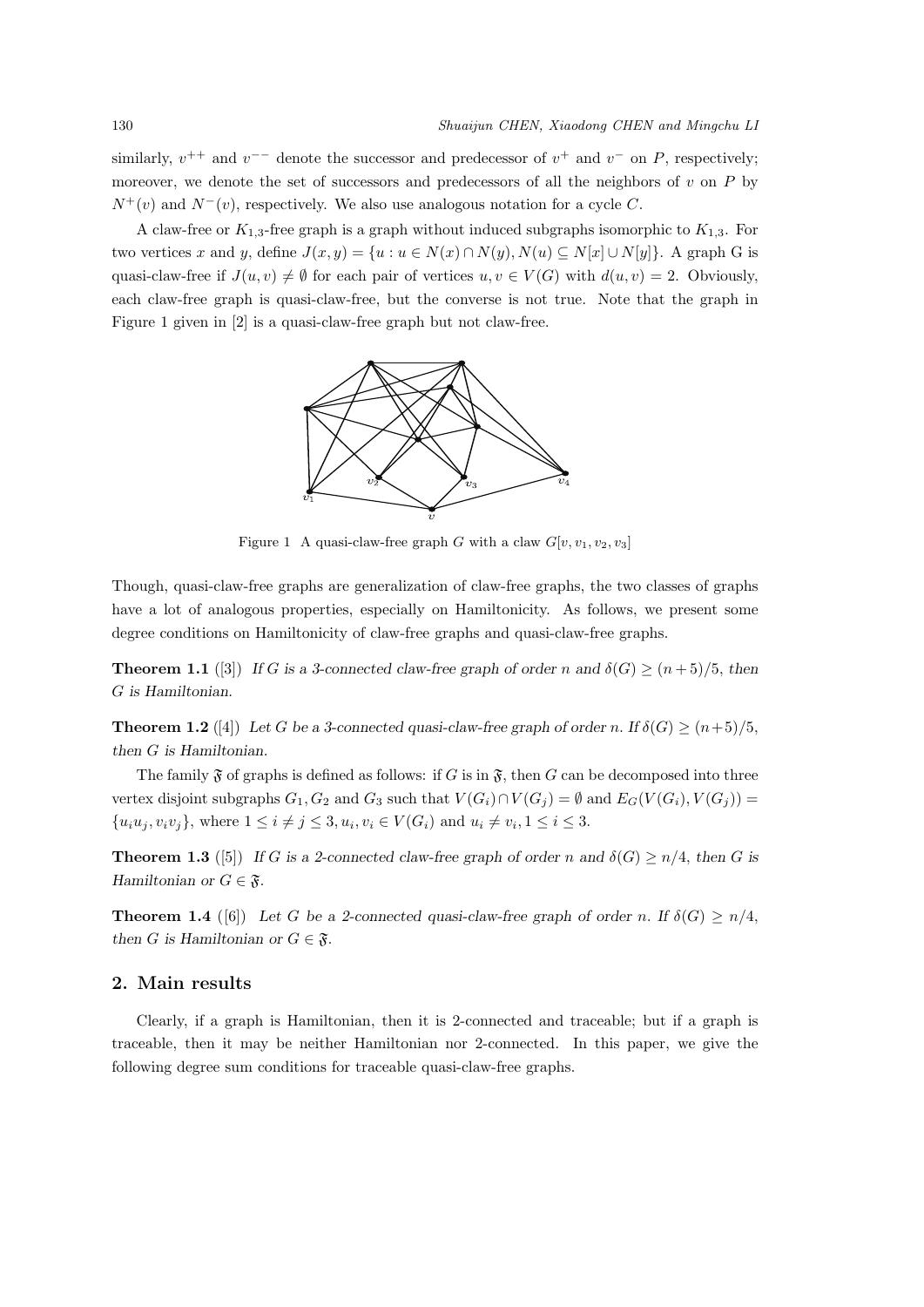**Theorem 2.1** If *G* is a connected quasi-claw-free graph of order *n* with  $\sigma_3(G) \geq n-2$ , then *G is traceable.*

**Proof of Theorem 2.1** To the contrary, suppose G is a non-traceable quasi-claw-free graph satisfying the conditions of Theorem 2.1. Assume  $P := v_1v_2\cdots v_m$  is a longest path of *G* with a given positive orientation from  $v_1$  to  $v_m$ . Clearly,  $3 \leq m \leq n-1$ , which implies  $V(G - P) \neq \emptyset$ . Since *G* is connected, there is a vertex  $v \in V(G - P)$  such that  $N_P(v) \neq \emptyset$ . By the length of *P*, it is easy to obtain the following two results.

 $\text{Claim 1. } N(v_1) \cup N(v_m) \subseteq V(P) \text{ and } v_1v_m, v_1v, v_mv \notin E(G).$ 

Claim 2. There is no cycle *C* in *G* such that  $V(C) = V(P)$ .

Claim 3. For each  $u \in N_P(v)$ ,  $\{u\} = J(v, u^-) = J(v, u^+)$  and  $u^-u^+ \in E(G)$ .

**Proof of Claim 3** Since *P* is a longest path in *G*,  $u^-v, u^+v \notin E(G)$  for each vertex  $u \in N_P(v)$ , and then  $d(u^-,v) = d(u^+,v) = 2$ . Since G is quasi-claw-free,  $J(v,x) \neq \emptyset$ ,  $x \in \{u^-,u^+\}$ . To the contrary, suppose  $w \in J(v, u^{-})$  and  $w \neq u$  for some vertex  $u \in N_P(v)$ . If  $w \notin V(P)$ , then we can obtain a longer path  $v_1 P u^- w v u P v_m$  than *P*, a contradiction. Thus  $w \in V(P)$ . Clearly,  $\{w^-, w^+\}\subseteq N[u^-] \cup N(v)$  by the definition of quasi-claw-free graphs. Moreover,  $w^-v, w^+v \notin N(v)$ *E*(*G*) by  $vw \in E(G)$  and the choice of *P*, which implies  $w^-u^-, w^+u^- \in E(G)$  (otherwise,  $w^- \notin N[u^-] \cup N[v]$ , contradicting to  $N(w) \in N[u^-] \cup N[v]$  as  $w^- \in N(w)$ ). Suppose  $w \in v_1Pu^-$ . Then we can obtain a path  $P' := v_1 P w^- u^- P^- w v u P v_m$ , which is longer than *P*, a contradiction. Suppose  $w \in u^+P v_m$ . Then we can obtain a longer path  $P'' := v_1 P u^- w^- P^- u v w P v_m$  than P, a contradiction. It follows that  $\{u\} = J(v, u^{-})$ , and hence  $u^{+} \in N(u^{-}) \cup N(v)$  by  $u^{+}u \in E(G)$ . Clearly,  $u^+v \notin E(G)$ , and hence  $u^-u^+ \in E(G)$ . By symmetry, we can obtain that  $\{u\}$  $J(v, u^+)$ .  $\Box$ 

Claim 4.  $N^-(v_1)$ ,  $N(v_m)$ ,  $N_P(v)$ ,  $N_P^-(v)$  are pairwise disjoint.

**Proof of Claim 4** To the contrary, suppose  $u_1 \in N^-(v_1) \cap N(v_m)$ . By Claim 1,  $u_1 \in V(P)$ . Since  $u_1$  is the predecessor of a neighbor of  $v_1$ , it implies  $u_1^+v_1 \in E(G)$ . Then we can obtain a cycle  $C_1 :=$  $v_1Pu_1v_mP^-u_1^+v_1$  such that  $V(C_1) = V(P)$ , a contradiction to Claim 2. Thus  $N^-(v_1) \cap N(v_m) =$  $\emptyset$ . Suppose  $u_2 \in N^-(v_1) \cap N_P(v)$ . Then there exists a longer path  $P_1 := vu_2P^-v_1u_2^+Pv_m$  than P, a contradiction. Thus  $N^-(v_1) \cap N_P(v) = \emptyset$ . Suppose  $u_3 \in N^-(v_1) \cap N_P^-(v)$ . Then  $u_3^+ \in$  $N(v_1) \cap N_P(v)$ . By Claim 3,  $u_3 u_3^{++} \in E(G)$ . Then we can obtain a path  $P_2 := vu_3^+ v_1 P u_3 u_3^{++} P v_m$ , which is longer than P, a contradiction. Thus  $N^-(v_1) \cap N_P^-(v) = \emptyset$ . Suppose  $u_4 \in N(v_m) \cap N_P(v)$ . By Claim 3,  $u_4^- u_4^+ \in E(G)$ . There exists a longer path  $P_3 := vu_4v_m P^- u_4^+ u_4^- P^- v_1$  than P, a contradiction. Thus  $N(v_m) \cap N_P(v) = \emptyset$ . Suppose  $u_5 \in N(v_m) \cap N_P^-(v)$ . Then  $u_5^+ v \in E(G)$ , and we can obtain a longer path  $P_4 := vu_5^+ P v_m u_5 P^- v_1$  than  $P$ , a contradiction. Thus  $N(v_m) \cap P$  $N_P^-(v) = \emptyset$ . By the choice of *P*, it is easy to obtain that  $N_P(v) \cap N_P^-(v) = \emptyset$ . It follows that the claim is true.  $\Box$ 

It is easy to obtain the following result.

Claim 5.  $v_m \notin N^-(v_1) \cup N(v_m)$ .

Next, we complete the proof of Theorem 2.1. By Claims 4 and 5, we have  $N_P(v) \cup N_P^-(v) \subseteq$